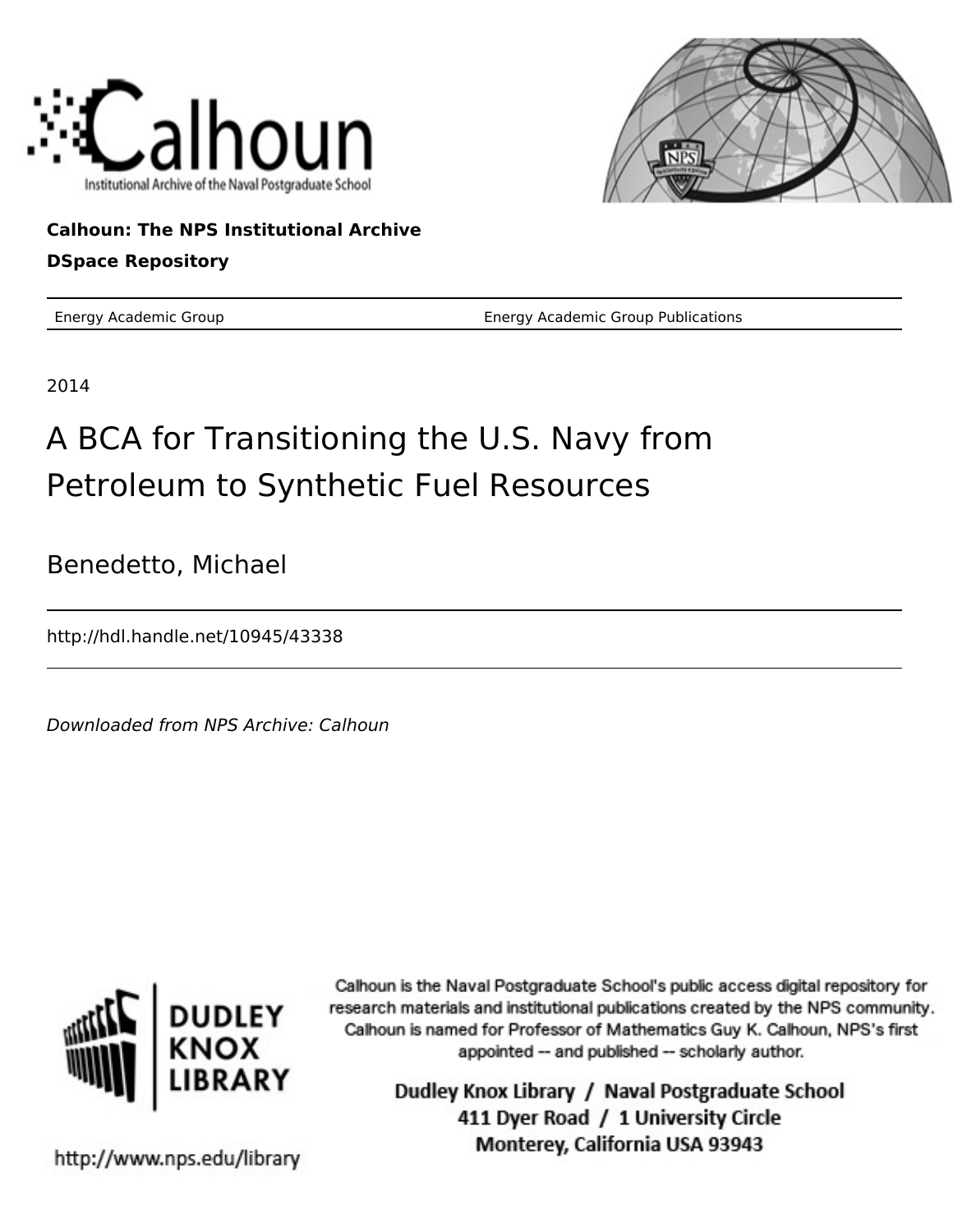

http://www.nps.edu/Academics/OtherPrograms/Energy/Research/projects\_s-t/s-t-projects.html#s-t\_07.html Page 1 of 2